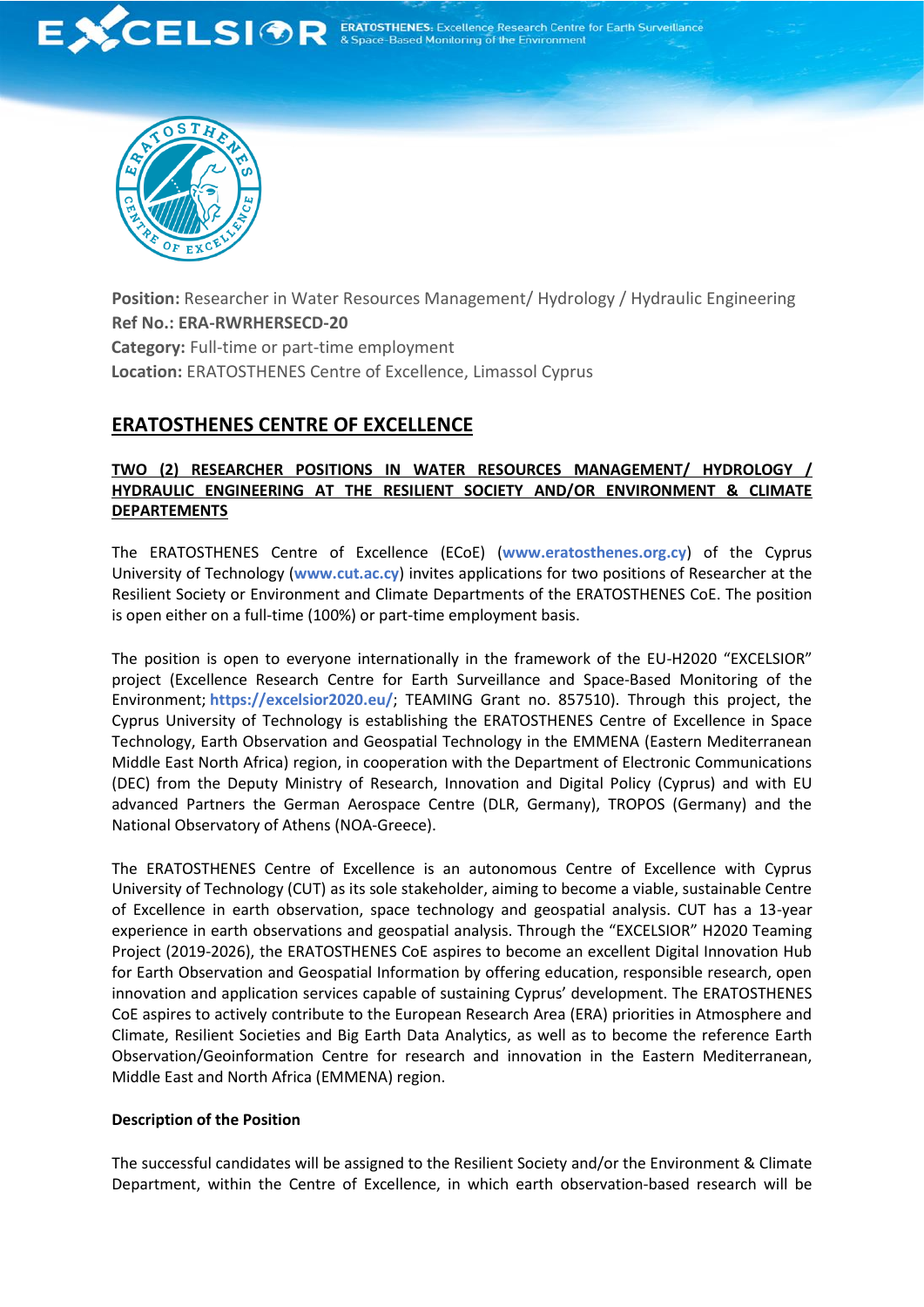conducted in the thematic domain of Water Resources Management/ Hydraulic Engineering/ Hydrogeology/ Water Quality/ Floods. The selected Researcher will work under the Coordinator of the respective Department.

In close collaboration with the Department's Coordinator, the Researcher will contribute to the strategic plan of the Centre.

A core activity of ERATOSTHENES CoE is to conduct high caliber, state-of-the-art research, both basic and applied. A central task is to acquire research funding for the Centre, to provide facilities to the researchers, and to support them to acquire funding for their research independently and via international and local collaborations. Collaborations with industrial partners will be particularly encouraged and facilitated.

Appropriate measures of success will be collaboratively determined based on the Centre's strategic growth plan and sustainability targets. These will be revised periodically by the Executive Committee and the Board of Directors.

### **Duties and Responsibilities**

The successful candidates will assist the ECoE's Water Resources Management/ Hydrology / Hydraulic Engineering cluster to develop an integrated Earth Observation-based system for assessing human exposure to various adverse environments and conditions affecting human health, such as weather patterns favouring vector-borne disease spread or air quality linked to respiratory diseases, at various scales. Moreover, the successful candidate is expected to assist the ECoE to develop services stemming from this system, including regional or local early warnings in the form of a Web-GIS, as well as personalized spatiotemporal activity paths for minimizing adverse exposure delivered via mobile phones.

The successful candidate will be responsible for helping to shape and advance the ERATOSTHENES CoE's research and innovation agenda by:

- 1. Developing and implementing R&D strategies appropriate to the ERATOSTHENES CoE's mission to become a regional knowledge hub in the fields of the Department, capitalizing on earth observation, space technologies and geospatial technologies;
- 2. Actively participating and ultimately leading world-class research programs (bottom-up) in the fields of Water Resources Management/ Hydrology / Hydraulic Engineering using stateof-the-art infrastructure;
- 3. Aligning the Department's research agenda with ERA priorities, EU, ESA, and International Funding and Regulatory frameworks, e.g., Sustainable goals, open innovation and responsible research;
- 4. Securing financial and other resources from national, regional and international sources;
- 5. Establishing local, regional, and international research networks that can support the longterm research agenda and priorities of the Department;
- 6. Developing activities to support the scientific integration of Europe and to strengthen its international outreach;
- 7. Following the European Roadmap for Research Infrastructures (ESFRI) systematically;
- 8. Mentoring, educating and providing research guidance to graduate students in the Cyprus University of Technology & ERATOSTHENES CoE PhD programmes;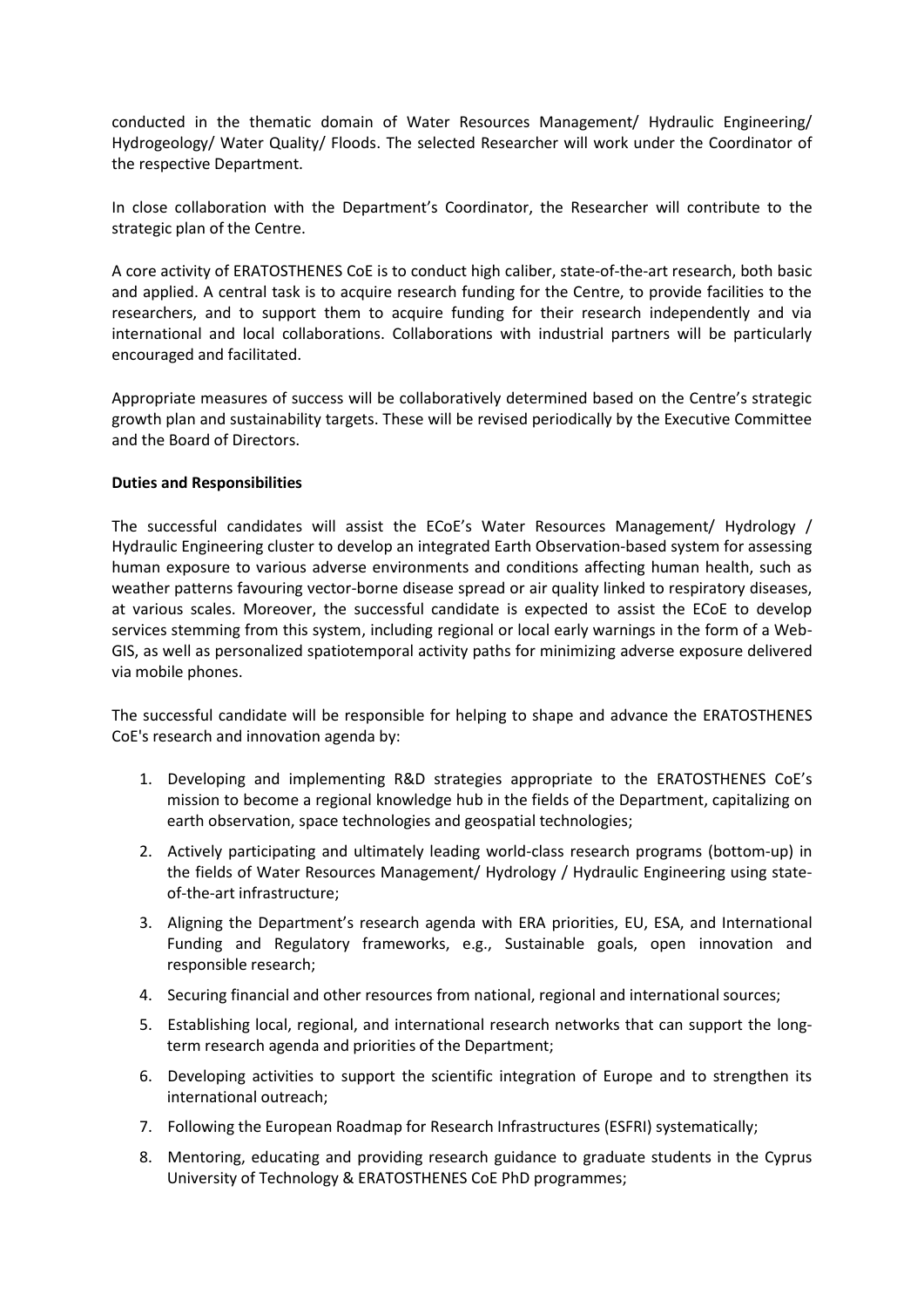- 9. Overseeing the career-development plans of the PhD-candidates of the Department;
- 10. Initiating and sustaining high-level collaborative Coordination and support actions (CSA) and Research and Innovation Actions (RIA) projects with leading partners that conduct research in areas related to his/her respective fields;
- 11. Communicating the results and implications of research conducted at ERATOSTHENES CoE, including the academic community, the public at large and policy and economic decision makers;
- 12. Exercising an active role in the development of the organization-wide strategy of ERATOSTHENES CoE, working towards meeting its mission goals, promote a vigorous research environment and foster inter-departmental effective collaboration;
- 13. Consulting with the Consortium Partners of the EXCELSIOR project, to formulate and regularly update the ERATOSTHENES CoE research strategy;
- 14. Engaging with government and industry bodies and institutions to raise the profile of ERATOSTHENES CoE as a research-intensive institution;
- 15. Ensuring that the KPIs and other performance targets as set by the Centre are delivered;
- 16. Fulfilling any other relevant duties deemed necessary.

#### **Qualifications:**

- 1. PhD in a relevant subject; for example: Water Resources Management; Hydrology; Hydraulic Engineering; Hydrogeology; Water Quality; Floods Geography; Remote Sensing; Geoinformatics; Civil Engineering; Environmental Engineering; Surveying Engineering; Spatial Planning; Computer Science; Physics; Mathematics.
- 2. The candidates must fulfill the requirements of at least the Post-Doctoral Research Fellow. The positions are opened from the level of the Post-Doctoral Research fellow up to Researcher (A & B) as described below;
- 3. Proven work experience in the use and / or management of geospatial databases data over two years will be an advantage;
- 4. Know-how and experience in Remote sensing / Earth Observation / satellite data processing;
- 5. Knowledge of at least one scripting language (Python, R, MATLAB);
- 6. Proven work experience in relevant subject;
- 7. Experience in working for European Commission / European Space Agency projects will be considered an asset;
- 8. State-of-the-art scientific expertise in one or more of the following areas will be considered as an advantage:
	- Exploiting multi-source data EO-based and in-situ/crowd data and development/assimilation of data/models to support cross-sector research and services/solution provision in the fields of ECoE's Water Resources Management/ Hydrology / Hydraulic Engineering;
	- Risk Analysis/Risk Reduction/ Decision Making;
	- Artificial Intelligence/Machine Learning techniques;
	- Computer Science and Geoinformation Engineering;
	- Big data management and distributed processing of big satellite scientific data;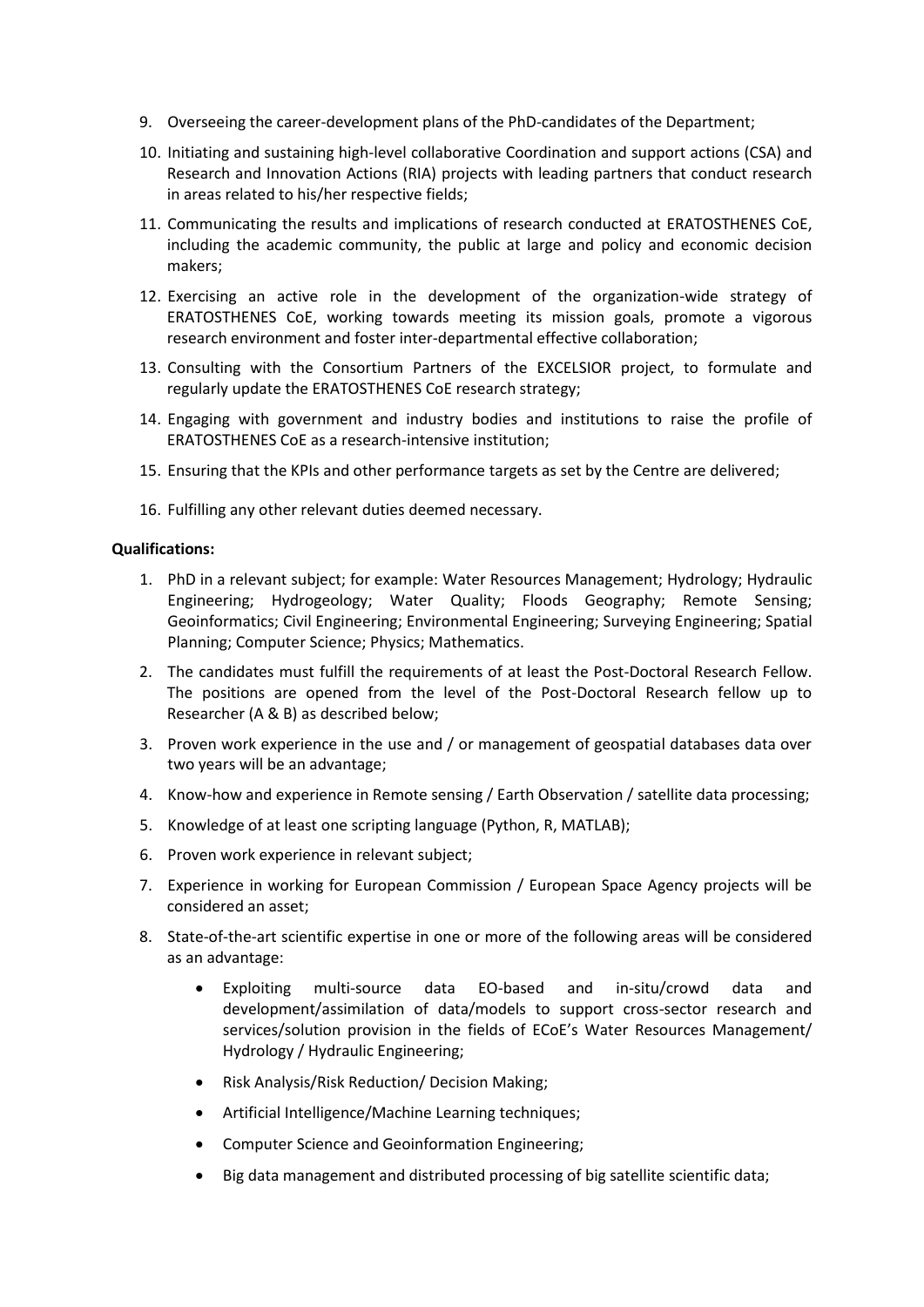- Development of automated application systems will be an asset but not mandatory (experience in relational and non-relational databases, application programming interfaces, Linux scripting, web frameworks);
- Working for European Commission / European Space Agency projects.
- 9. Excellent knowledge of the English language both verbal and in writing.

## **Minimum Requirements for the posts of Post-Doctoral Research Fellow, Researcher A, B and C**

The minimum requirement for the position of **Post-doctoral Research fellow** is a doctoral degree from a recognized university.

The minimum requirements for the position of **Special Scientist/ Researcher C** are the following: This position concerns researchers who have documented specialized knowledge, abilities and experience that is related to their post-graduate education, professional title or specialized service in the field of the project.

The minimum requirements for the position of **Special Scientist/ Researcher B** are the following: This position concerns researchers who have documented specialized knowledge, abilities and experience that is related to their Ph.D topic in the field of the project. The required qualifications for the Research B position are comparable with the position of Teaching and Research Staff at the position of Lecturer, at the Cyprus University of Technology, not including the teaching qualifications.

The minimum requirements for the position of **Special Scientist/ Researcher A**, are the following: This position concerns researchers who have documented specialized knowledge, abilities and experience that is related to their Ph.D topic in the field of the project, specialized preservice and proven scientific work. The required qualifications for the Research A position are comparable with the position of Teaching and Research Staff at the position of Assistant Professor, at the Cyprus University of Technology, not including the teaching qualifications.

Τhe appointment will be for a period of two years (24 months) with the prospect of renewal for another two years. The monthly gross salary for the (full-time) position will range from €36732.10 to €66770.90, depending on qualifications. It is noted that there is provision for 13<sup>th</sup> salary (the cost of the 13<sup>th</sup> salary has been proportionally incorporated in the monthly remuneration as analysed above).

**Interested candidates must submit their application comprising of all documents listed below via email to [vacancies@eratosthenes.org.cy,](mailto:vacancies@eratosthenes.org.cy) conspicuously entering in the subject line: "Application for Researcher in Water Resources Management/ Hydrology / Hydraulic Engineering at the Resilient Society and/or Environment & Climate Departments" no later than 24/3/2022 at 14.00 CYPRUS TIME, which is the deadline for the submission of the applications.**

- 1. A letter in which the candidate should state the Department, the rank, the specialization in which he/she is interested in, as well as the date on which he/she can undertake responsibilities in case he/she is appointed, in English;
- 2. *Curriculum vitae* in English;
- 3. A short review of the research interests as well as a brief description of the future research plans, in English - up to 1500 words;